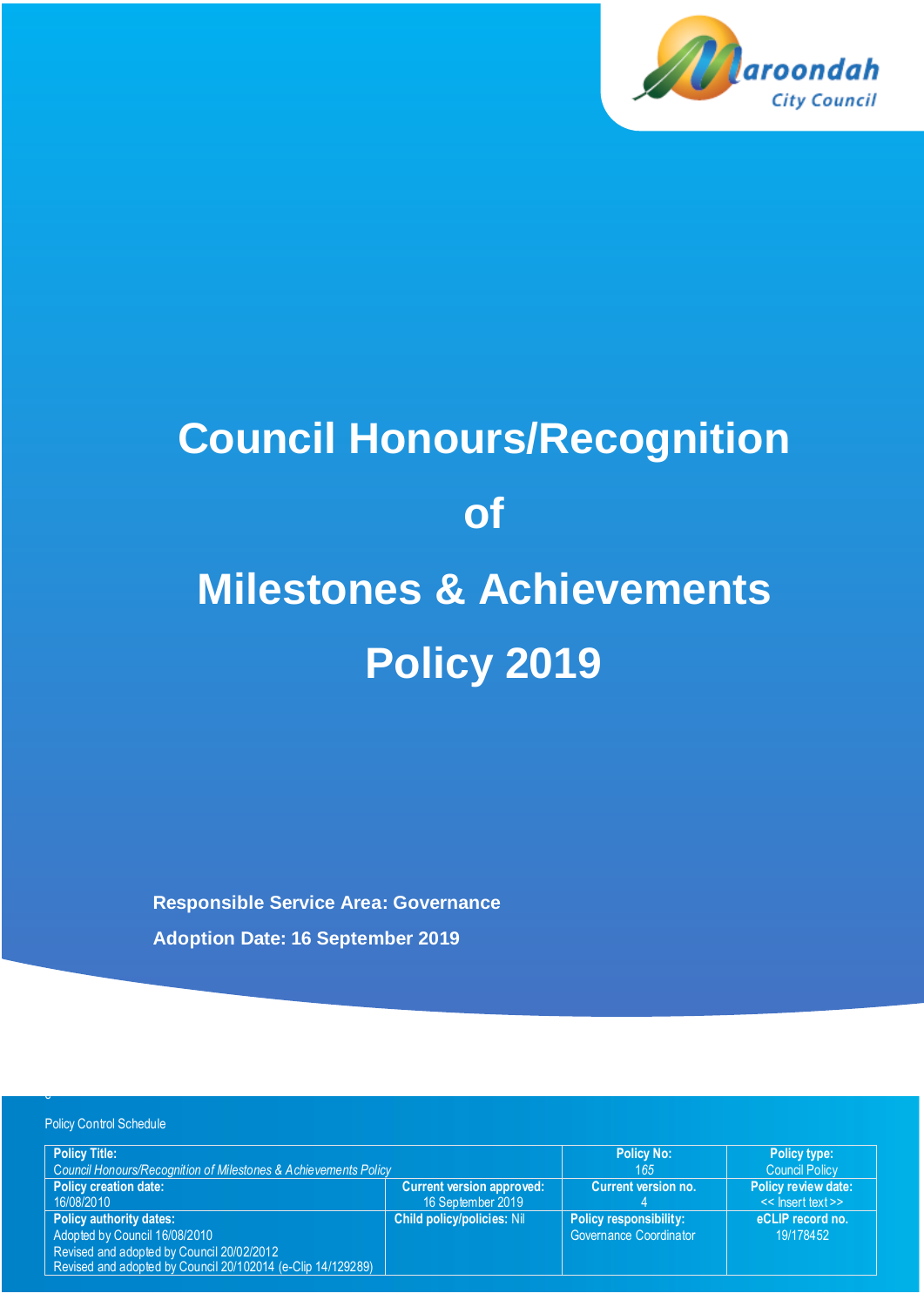

# **Contents**

| 1.  |      |      |                                                                             |  |
|-----|------|------|-----------------------------------------------------------------------------|--|
| 2.  |      |      |                                                                             |  |
| 3.  |      |      |                                                                             |  |
| 4.  |      |      |                                                                             |  |
| 5.  |      |      |                                                                             |  |
| 6.  |      |      |                                                                             |  |
|     | 6.1  |      |                                                                             |  |
|     | 6.2  |      |                                                                             |  |
|     | 6.3  |      |                                                                             |  |
|     | 6.4  |      | Citizen of the Year/Young Citizen of the Year/Community Event of the Year 3 |  |
|     | 6.5  |      |                                                                             |  |
|     | 6.6  |      |                                                                             |  |
|     | 6.7  |      |                                                                             |  |
|     | 6.8  |      |                                                                             |  |
|     | 6.9  |      |                                                                             |  |
|     |      | 6.10 |                                                                             |  |
|     | 6.11 |      |                                                                             |  |
| 7.  |      |      |                                                                             |  |
|     | 7.1  |      |                                                                             |  |
|     | 7.2  |      |                                                                             |  |
| 8.  |      |      |                                                                             |  |
| 9.  |      |      |                                                                             |  |
| 10. |      |      |                                                                             |  |
| 11. |      |      |                                                                             |  |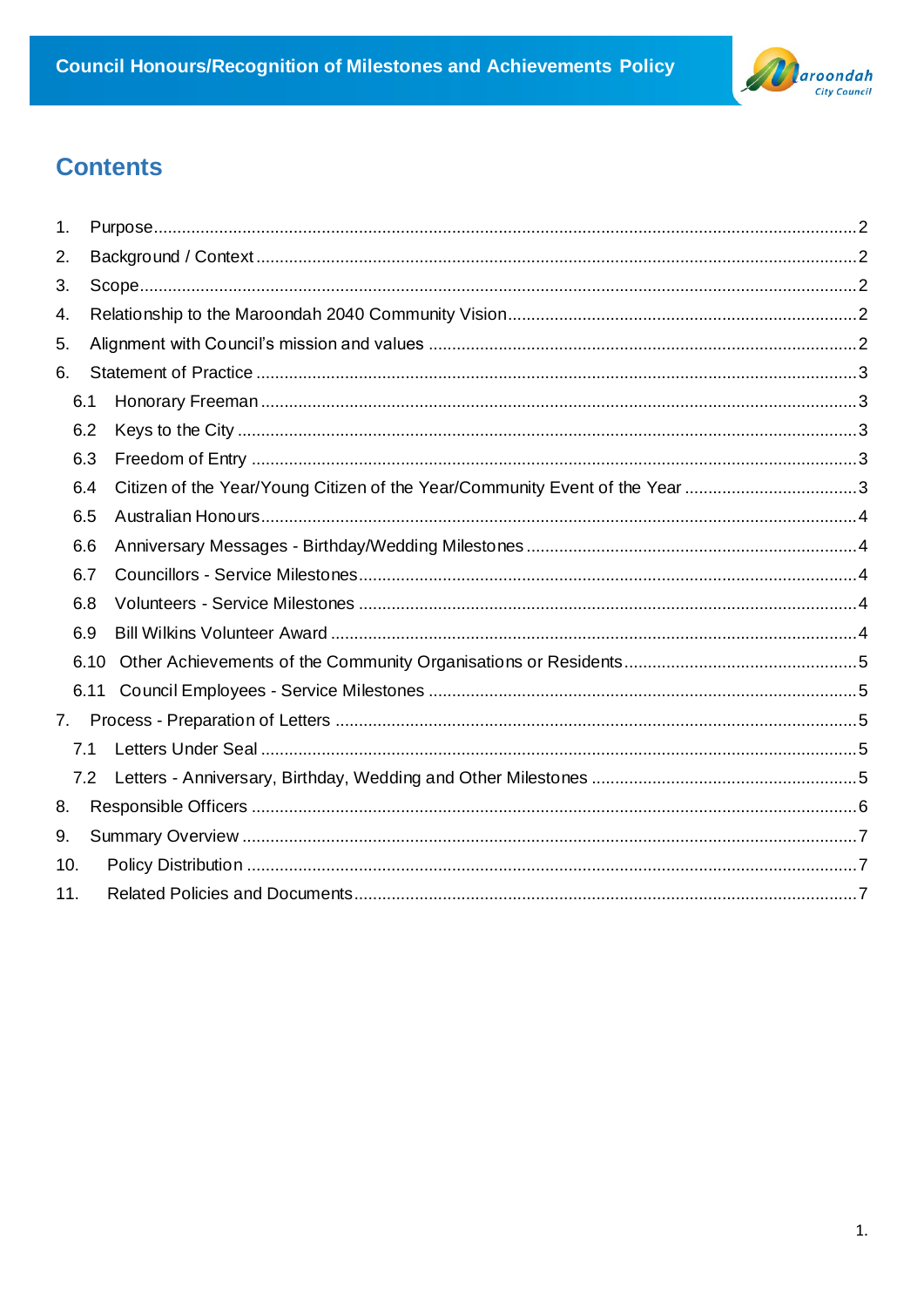

#### <span id="page-2-0"></span>**1. Purpose**

To provide a framework for the recognition of significant milestone events achieved by Councillors, community organisations, residents, and Council Employees within the City of Maroondah, and provide clear guidance on the type of instrument to be used to recognise such events.

## <span id="page-2-1"></span>**2. Background / Context**

Council frequently recognises milestone events and achievements of individuals and community organisations, which prior to development of this policy, were dealt with on an 'ad-hoc' basis. The intent of this policy is to ensure a consistent approach in dealing with these matters, which provides clear guidelines.

There are a variety of methods available to Council to recognise significant milestones and achievements of individuals and groups. The policy encapsulates such occasions and sets out a process for dealing with the issues, together with a table of 'Responsible Officers' *(refer page 6)*.

### <span id="page-2-2"></span>**3. Scope**

- 1.1 To identify significant individual and community group milestone events, and
- 1.2 To clarify the variety of methods available to Council to formally recognise key milestone events and significant contributions made to the community of Maroondah by Councillors, Residents, Community Organisations and Council Employees.

## <span id="page-2-3"></span>**4. Relationship to the Maroondah 2040 Community Vision**

In relation to *Maroondah 2040: Our future together*, the operation of this policy is aligned with:

| <b>Community Outcome:</b> | A well governed and empowered community                                                       |
|---------------------------|-----------------------------------------------------------------------------------------------|
| <b>Key Directions:</b>    | 8.1 Provide enhanced governance that is transparent,<br>accessible, inclusive and accountable |

## <span id="page-2-4"></span>**5. Alignment with Council's mission and values**

This policy supports Council's Mission and Values through ensuring the resilience of functions which support the provision of accessible and sustainable lifestyles for the community.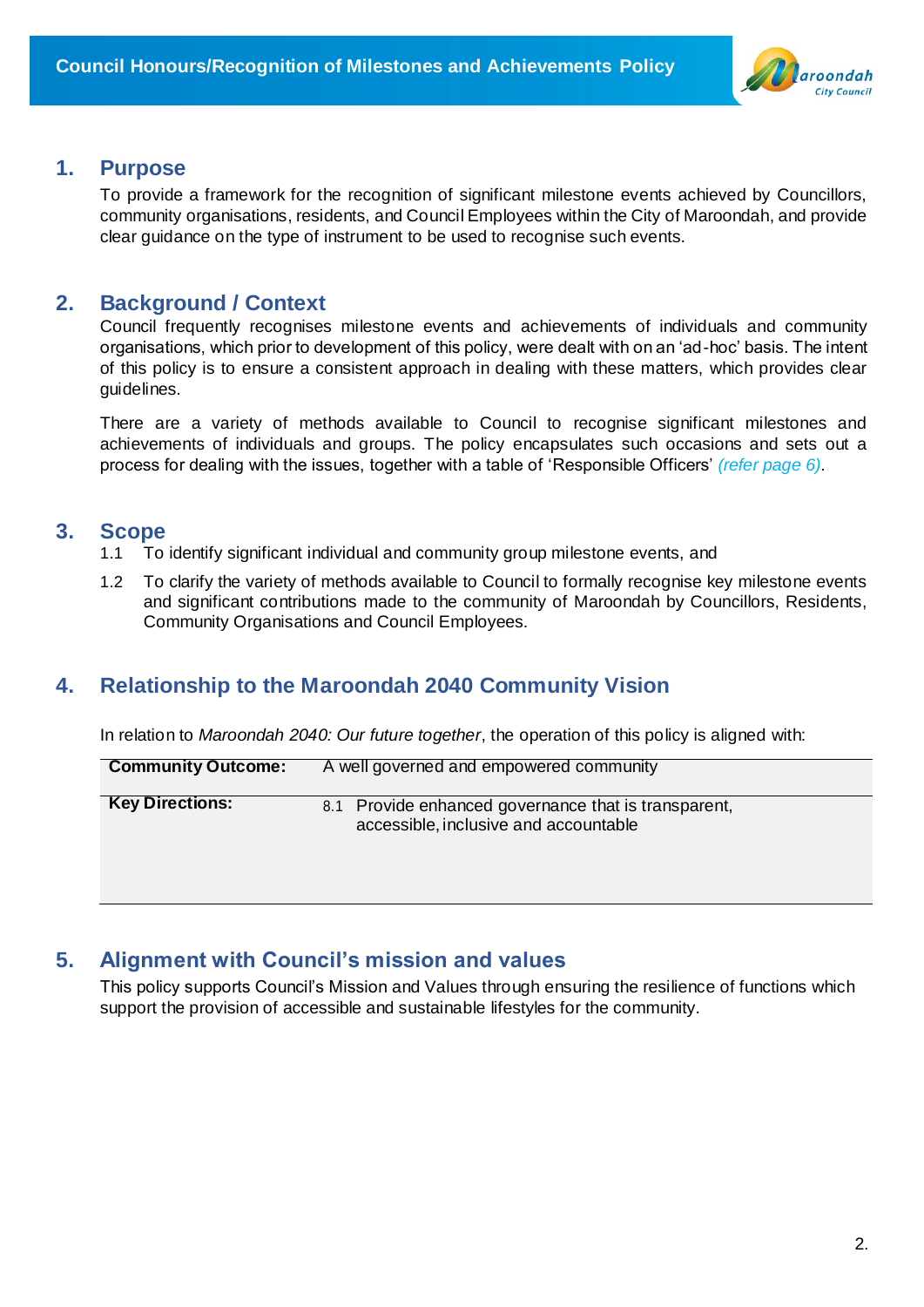

## <span id="page-3-0"></span>**6. Statement of Practice**

#### <span id="page-3-1"></span>**6.1 Honorary Freeman**

#### *Criteria:*

- Eminent achievement and merit of the highest degree in service of the local community
- Maroondah residency

Council shall, during its 4-year term, undertake a review of potential candidates biennially (every second year) or on any other occasion if brought forward directly by a Councillor, initially at an Assembly of Councillors briefing, with any subsequent recommendations being submitted to an Ordinary Meeting of Council for consideration.

Recipient/s to receive a Letter Under Seal from Council and Plaque depicting Council's Coat of Arms, to be presented by the Mayor at an appropriate function.

#### <span id="page-3-2"></span>**6.2 Keys to the City**

It is envisaged that this means of recognition would be rarely used. May be considered as a 'one off' due to exceptionally high achievement.

#### *Criteria:*

Usually presented to high profile individuals, e.g. visiting celebrities/dignitaries or well-known athletes, to allow residents to show their appreciation for a person or group achievement in a particular activity or field. For instance, presentation to a sporting team that has won a premiership in the highest sporting category available to it, or to a Maroondah resident that has won a medal in the Olympic Games/ Commonwealth Games

Council shall meet, as and when required, to consider potential candidates, initially at an Assembly of Councillors briefing, with recommendations being submitted to a subsequent Ordinary Meeting of Council for consideration.

Recipient/s to receive a Letter Under Seal from Council, to be presented by the Mayor at an appropriate function.

#### <span id="page-3-3"></span>**6.3 Freedom of Entry**

Requests received shall be referred to an Assembly of Councillors briefing for consideration, as and when required, with recommendations being submitted to a subsequent Ordinary Meeting of Council for adoption.

Council, upon agreeing to any such request, shall confer the Freedom of Entry by way of a Letter Under Seal, presented by the Mayor at a suitable ceremonial event arranged in liaison with the applicant usually a parade by the Regiment along a designated route

#### <span id="page-3-4"></span>**6.4 Citizen of the Year/Young Citizen of the Year/Community Event of the Year**

Nominations to be considered at an Assembly of Councillors in December, preceding Australia Day Celebrations.

Recognition shall occur annually as part of Maroondah's Australia Day celebrations.

- Recipients of Awards shall be presented with Certificates
- Other nominees shall receive Certificates of Acknowledgement

Presentations shall be made by the Mayor at Maroondah's annual Australia Day Celebration Event.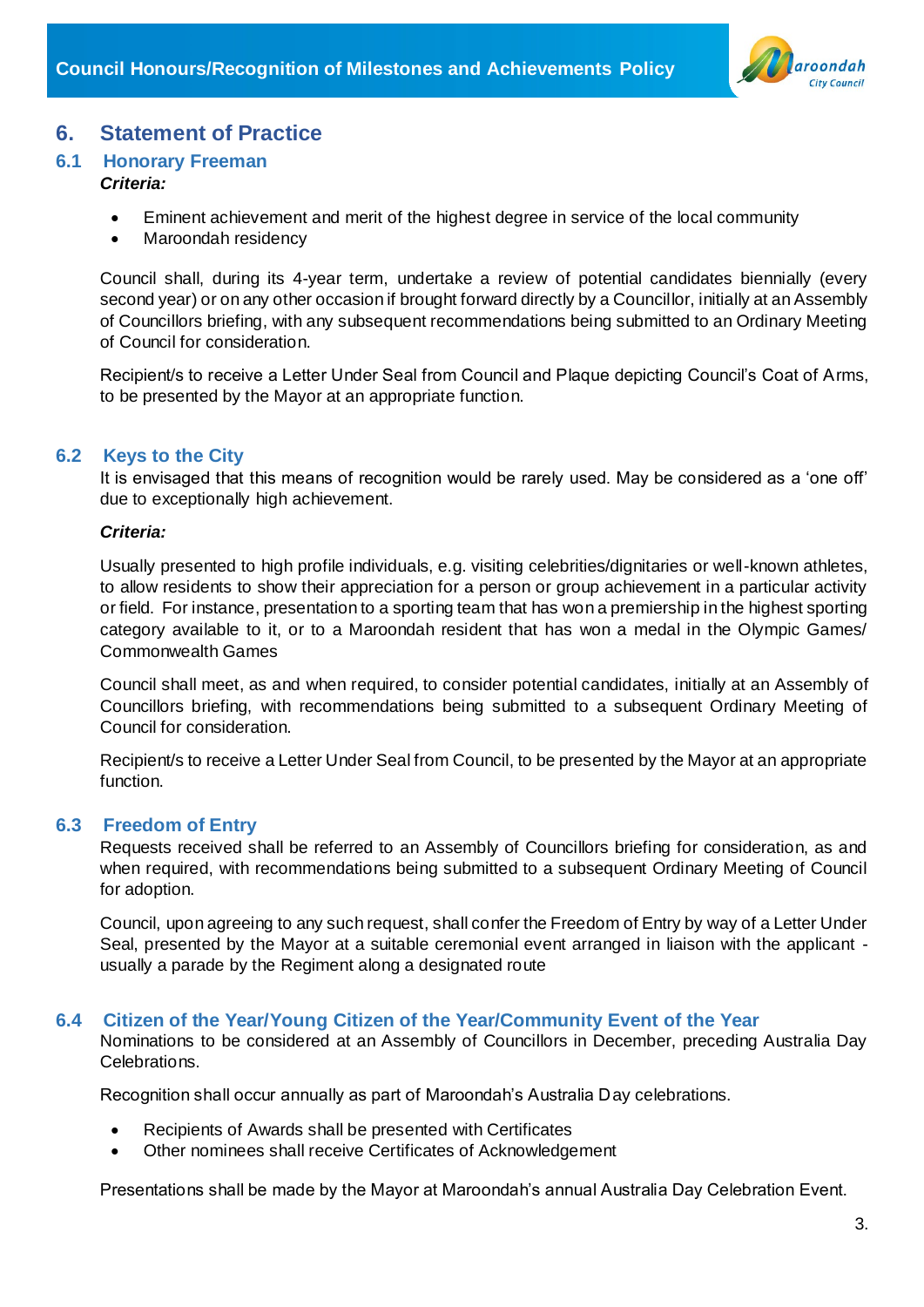

#### <span id="page-4-0"></span>**6.5 Australian Honours**

- Order of Australia medal,
- Australian Bravery decorations,
- Military medals for Gallantry and for Distinguished and Conspicuous Service,
- Commemorative medals, and
- Meritorious Service and Long Service medals.

The Honours List is published twice a year on the following days:

- Australia Day 26 January, and
- Queen's Birthday in June.

Recipient/s of Australian Honours who reside within the City of Maroondah, or whose work for which they are being recognised has been undertaken within Maroondah, shall receive a Letter Under Seal of Council.

The Mayor, or Ward Councillor acting on behalf of the Mayor, shall personally present Letters under Seal at an appropriate location as determined by the Mayor.

#### <span id="page-4-1"></span>**6.6 Anniversary Messages - Birthday/Wedding Milestones**

Residents and community groups of the City of Maroondah, who have achieved the following significant milestones, shall receive a letter signed by the Mayor:

- Birthdays
	- $\circ$  100-year birthday celebration\*
- Wedding Anniversary
	- o 50-year wedding anniversary, plus every subsequent 10-year anniversary\*
- Other Anniversary (i.e. organisational anniversaries) o 50-year anniversary\*

*\* when Council is made aware of such milestones.*

The letter to be forwarded to the recipient or presented in person, as determined by the Mayor.

#### <span id="page-4-2"></span>**6.7 Councillors - Service Milestones**

Milestones of 10, 15, 20 & 25 years' service by a Councillor to the Maroondah community (including service with the former Cities of Croydon and Ringwood) shall be acknowledged in the following manner:

Letter Under Seal, to be presented at a Council Meeting.

*Note: This is in addition to Councillor Service Awards facilitated by the Municipal Association of Victoria.*

#### <span id="page-4-3"></span>**6.8 Volunteers - Service Milestones**

A 'volunteer' is defined as an unpaid person who assists with the delivery of Council programs or activities for the benefit of the community. A volunteer does not undertake the work of a paid employee.

Volunteers shall be acknowledged in accord with HR Policy 16-01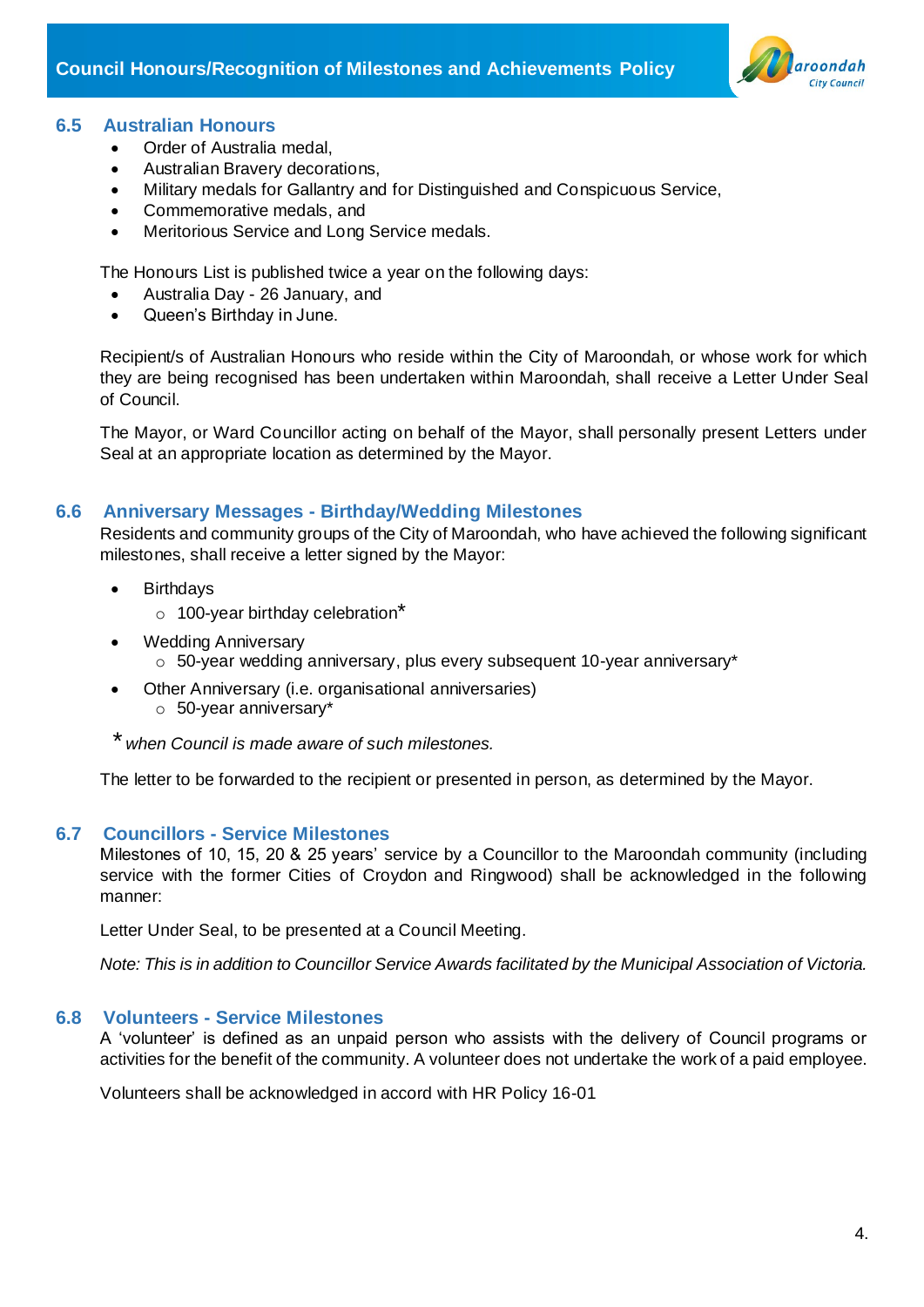

#### <span id="page-5-0"></span>**6.9 Bill Wilkins Volunteer Award**

This annual award is named in honour of Bill Wilkins OAM, in recognition of his 75 years of volunteering in Maroondah. The award recognises the outstanding contribution made by an individual who has provided excellent volunteer service and had a positive impact on the Maroondah community. The award is also intended to enhance the public awareness and appreciation of the quality and depth of voluntary service in the Maroondah community.

The work or activity of nominees must satisfy Volunteering Australia's definition of volunteering, being *'time willingly given for the common good and without financial gain'*.

Refer Council's website for guidelines for information such as:

- key dates
- eligibility criteria
- nomination form and selection criteria

#### <span id="page-5-1"></span>**6.10 Other Achievements of the Community Organisations or Residents**

When Council is made aware of other significant occasions, including:

- sporting achievements, or
- achievements of community organisations scouts/guides,

……………...the matter shall be raised at an Assembly of Councillors comprising all Councillors, at which time it shall be determined whether to issue a Letter Under Seal. Certificate of Appreciation/Recognition, or Letter of Appreciation/Recognition signed by the Mayor.

#### <span id="page-5-2"></span>**6.11 Council Employees - Service Milestones**

#### **Long Service:**

Milestones of 10, 20, 30 or 40 years' service by employees (including continuous service with the former Cities of Croydon and Ringwood) shall be acknowledged in accord with HR Policy 05-02.

#### **REV Awards:**

Recipients of REV Awards shall be acknowledged in accord with HR Policy 05-01.

#### **Resignation / Retirement:**

Upon resignation or retirement, employees will be recognised in accord with HR Policy 13-04.

#### <span id="page-5-3"></span>**7. Process - Preparation of Letters**

#### <span id="page-5-4"></span>**7.1 Letters Under Seal**

The relevant Responsible Officer (page 6) shall prepare the Letter/s Under Seal and forward same electronically via e-CLIP email link to the Manager Communications & Engagement.

The Manager Communications & Engagement will ensure consistency of style and return of letter/s to the Responsible Officer, who will arrange for the printing, signing, framing and presentation of the letter/s, in liaison with the Councillor Support Officer.

#### <span id="page-5-5"></span>**7.2 Letters - Anniversary, Birthday, Wedding and Other Milestones**

The relevant Responsible Officer (page 6) shall prepare the Letter/s and arrange for the appropriate means of presentation or delivery of same, in liaison with the Councillor Support Officer.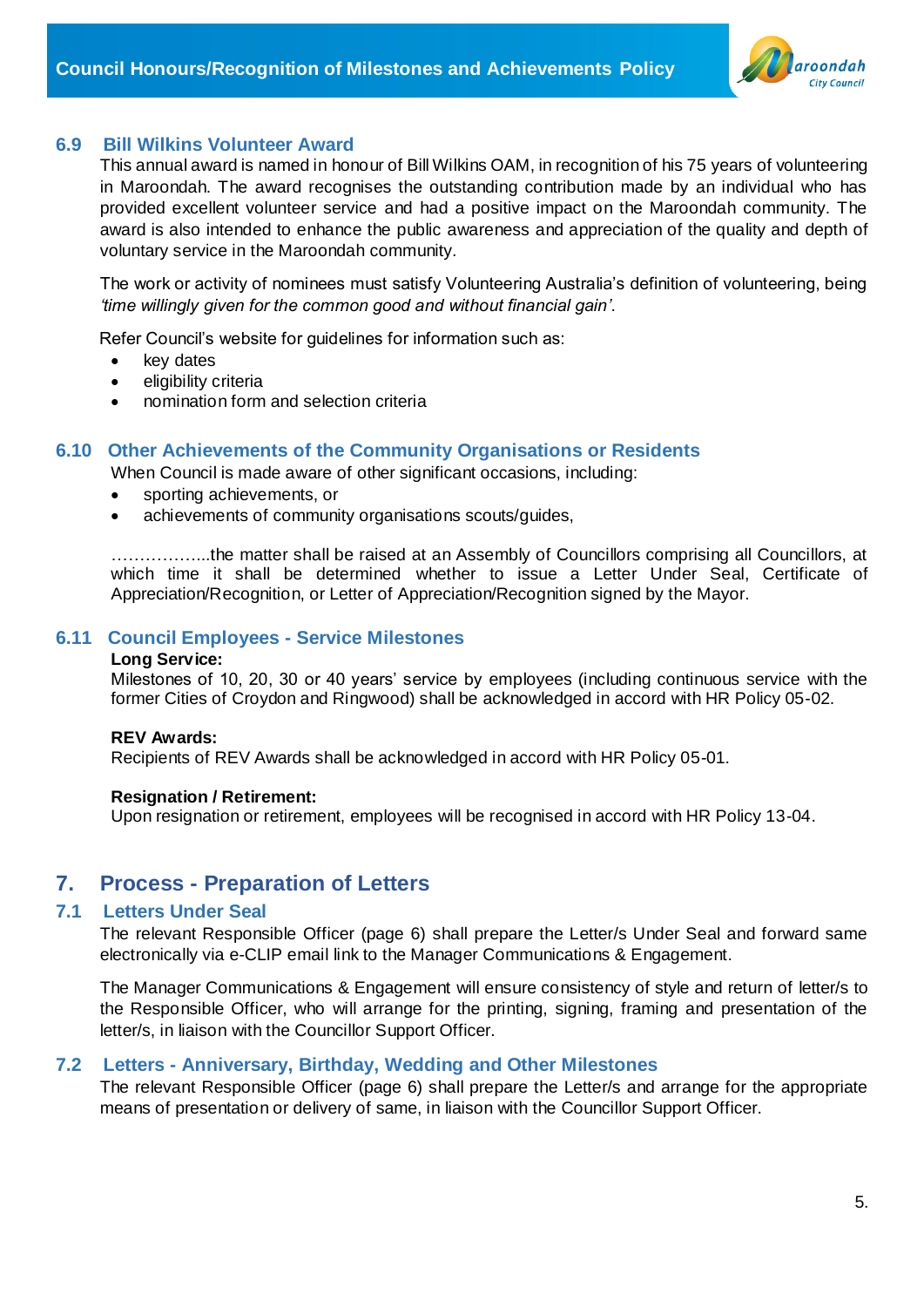

## <span id="page-6-0"></span>**8. Responsible Officers**

| <b>Item</b>                                                                       | <b>Responsible Officer</b>                                                                                                           |
|-----------------------------------------------------------------------------------|--------------------------------------------------------------------------------------------------------------------------------------|
| Honorary Freeman                                                                  | Finance & Governance - Team Leader Governance                                                                                        |
| Keys to the City                                                                  | Finance & Governance - Team Leader Governance                                                                                        |
| <b>Freedom of Entry</b>                                                           | Finance & Governance - Team Leader Governance                                                                                        |
| Citizen of the Year/<br>Young Citizen of the Year/<br>Community Event of the Year | Communications & Engagement and<br><b>Councillor Support Officer</b>                                                                 |
| <b>Australian Honours</b>                                                         | Finance & Governance - Team Leader Governance                                                                                        |
| Anniversary Messages -<br><b>Birthday/Wedding Milestones</b>                      | <b>Councillor Support Officer</b>                                                                                                    |
| Other Achievements of<br><b>Residents or Community</b>                            | Service Area Managers<br>(in liaison with Councillor Support Officer)                                                                |
| Council Employee -<br><b>Service Milestones</b>                                   | Communications & Engagement<br>(as per HR Policy No. HR05-02)                                                                        |
| Council Employee -<br><b>Resignation/ Retirement</b>                              | Service Area Managers (as per HR Policy No. HR13-04, in liaison with<br><b>Councillor Support Officer)</b>                           |
| Councillors-<br><b>Service Milestones</b>                                         | Communications & Engagement and<br><b>Councillor Support Officer</b>                                                                 |
| Volunteers -<br><b>Service Milestones</b>                                         | Workplace People and Culture<br>Communications & Engagement (as per HR Policy No. HR16-01, in<br>liaison with Service Area Managers) |
| <b>Bill Wilkins Volunteer Award</b>                                               | OD Coordinator (Volunteers & Placements)<br>Workplace People and Culture (as per guidelines adopted by CMT on<br>24 June 2019)       |
| <b>REV Awards</b>                                                                 | Finance & Governance<br>Communications & Engagement<br>(as per HR Policy No. HR05-0, in liaison with Service Area Managers)          |